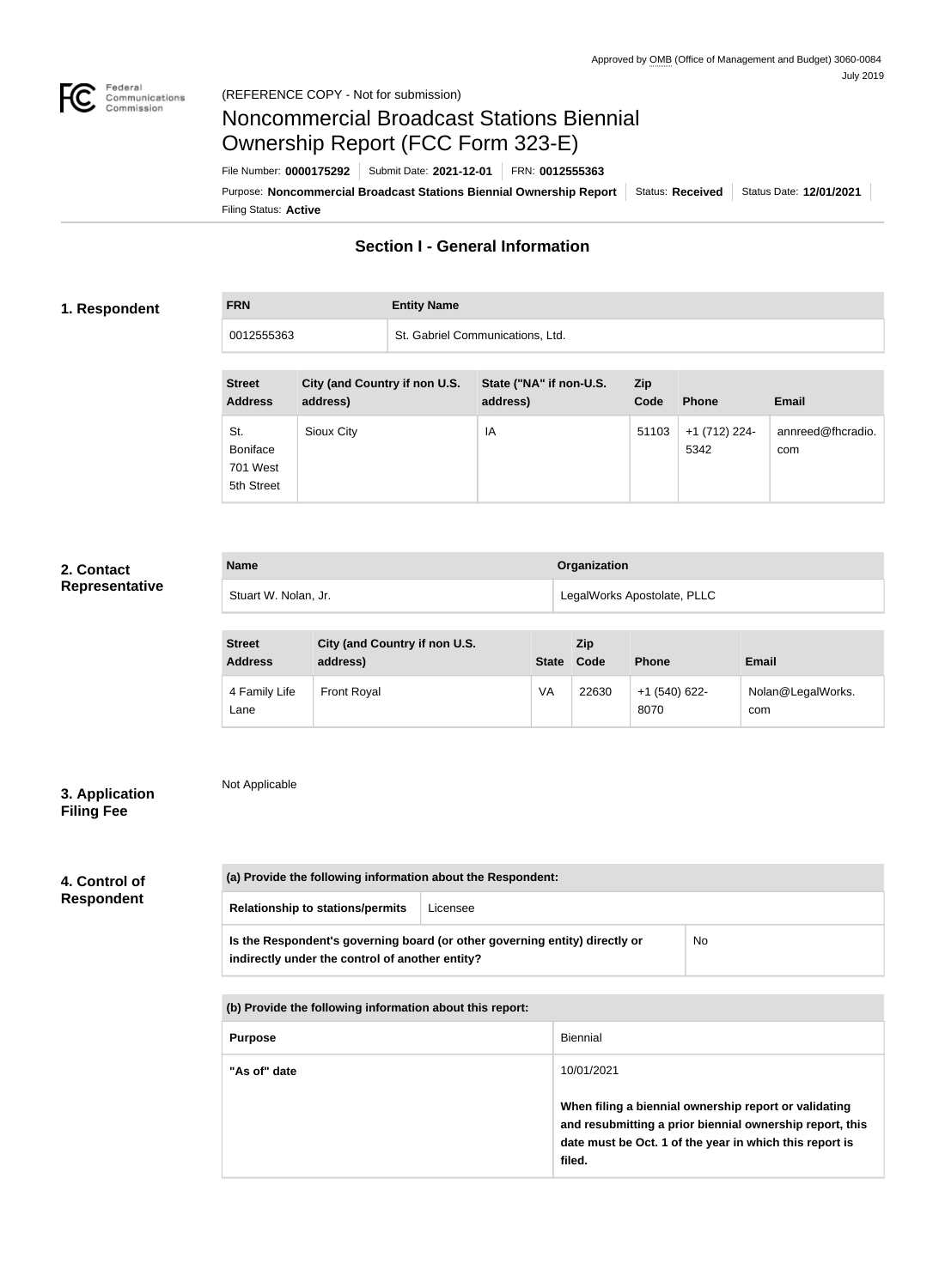**Respondent is filing this report to cover the following Licensee(s) and station(s):**

| Licensee/Permittee Name          |                  |                   | <b>FRN</b>   |                |
|----------------------------------|------------------|-------------------|--------------|----------------|
| St. Gabriel Communications, Ltd. |                  |                   | 0012555363   |                |
|                                  |                  |                   |              |                |
| Fac. ID No.                      | <b>Call Sign</b> | <b>City</b>       | <b>State</b> | <b>Service</b> |
| 90282                            | <b>KFHC</b>      | <b>PONCA</b>      | <b>NE</b>    | FM             |
| 177197                           | <b>KOIA</b>      | <b>STORM LAKE</b> | IA           | FM             |

### **Section II – Biennial Ownership Information**

### **1. 47 C.F.R. Section 73.3613 Documents**

Licensee Respondents that hold authorizations for one or more full power television, AM, and/or FM stations should list all contracts and other instruments set forth in 47 C.F.R. Section 73.3613(a) through (c) for the facility or facilities listed on this report. If the agreement is a network affiliation agreement, check the appropriate box. Otherwise, select "Other." Non-Licensee Respondents should select "Not Applicable" in response to this question.

| Document Information                            |                                             |  |
|-------------------------------------------------|---------------------------------------------|--|
| Description of contract or instrument           | Articles of Incorporation                   |  |
| Parties to contract or instrument               | State of Iowa                               |  |
| Date of execution                               | 03/2001                                     |  |
| Date of expiration                              | No expiration date                          |  |
| <b>Agreement type</b><br>(check all that apply) | Other<br>Agreement Type: governing document |  |

| <b>Document Information</b>                     |                                             |  |  |
|-------------------------------------------------|---------------------------------------------|--|--|
| Description of contract or instrument           | <b>Bylaws</b>                               |  |  |
| Parties to contract or instrument               | St. Gabriel Communications, Ltd             |  |  |
| Date of execution                               | 03/2001                                     |  |  |
| Date of expiration                              | No expiration date                          |  |  |
| <b>Agreement type</b><br>(check all that apply) | Other<br>Agreement Type: governing document |  |  |

#### **2. Ownership Interests**

**(a)** Ownership Interests. This Question requires Respondents to enter detailed information about ownership interests by generating a series of subforms. Answer each question on each subform. The first subform listing should be for the Respondent itself. If the Respondent is not a natural person, also list each of the officers, members of the governing board (or other governing entity), stockholders, and any other persons or entities with a direct attributable interest in the Respondent pursuant to the standards set forth in 47 C.F.R. Section 73.3555. (A "direct" interest is one that is not held through any intervening companies or entities.) List each interest holder with a direct attributable interest in the Respondent separately.

Leave the percentage of total assets (Equity Debt Plus) field blank for an interest holder unless that interest holder has an attributable interest in the Respondent solely on the basis of the Commission's Equity Debt Plus attribution standard, 47 C.F.R. Section 73.3555, Note 2(i).

In the case of vertical or indirect ownership structures, list only those interests in the Respondent that also represent an attributable interest in the Licensee(s) for which the report is being submitted.

Entities that are part of an organizational structure that includes holding companies or other forms of indirect ownership must file separate ownership reports. In such a structure do not report, or file a separate report for, any interest holder that does not have an attributable interest in the Licensee(s) for which the report is being submitted.

Please see the Instructions for further detail concerning interests that must be reported in response to this question.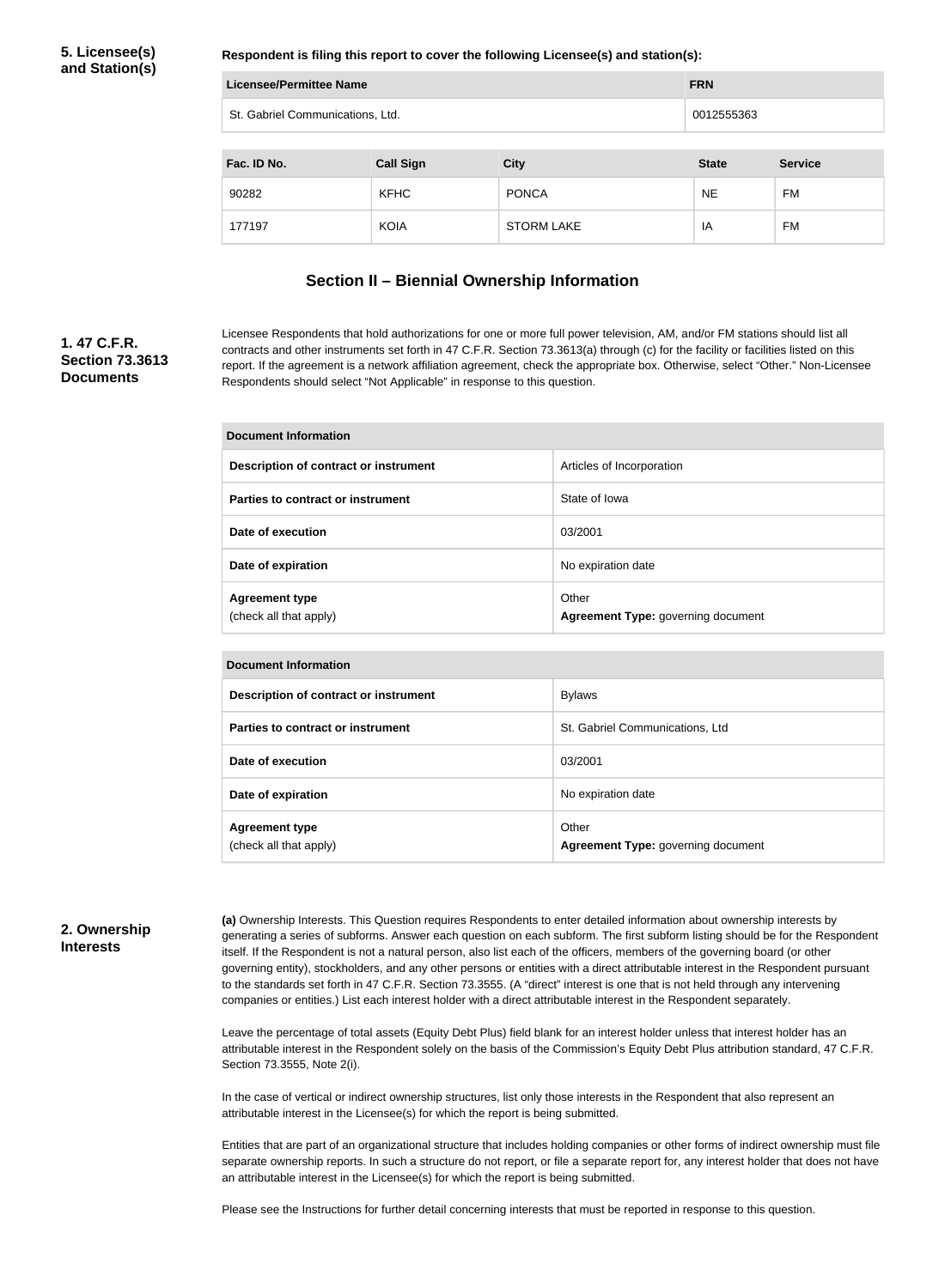The Respondent must provide an FCC Registration Number for each interest holder reported in response to this question. Please see the Instructions for detailed information and guidance concerning this requirement.

| <b>Ownership Information</b>                                                                                                     |                                                         |                                  |  |  |
|----------------------------------------------------------------------------------------------------------------------------------|---------------------------------------------------------|----------------------------------|--|--|
| <b>FRN</b>                                                                                                                       | 0012555363                                              |                                  |  |  |
| <b>Entity Name</b>                                                                                                               | St. Gabriel Communications, Ltd.                        |                                  |  |  |
| <b>Address</b>                                                                                                                   | PO Box                                                  |                                  |  |  |
|                                                                                                                                  | Street 1                                                | St. Boniface 701 West 5th Street |  |  |
|                                                                                                                                  | <b>Street 2</b>                                         |                                  |  |  |
|                                                                                                                                  | <b>City</b>                                             | Sioux City                       |  |  |
|                                                                                                                                  | State ("NA" if non-U.S.<br>address)                     | IA                               |  |  |
|                                                                                                                                  | <b>Zip/Postal Code</b>                                  | 51103                            |  |  |
|                                                                                                                                  | Country (if non-U.S.<br>address)                        | <b>United States</b>             |  |  |
| <b>Listing Type</b>                                                                                                              | Respondent                                              |                                  |  |  |
| <b>Positional Interests</b><br>Respondent<br>(check all that apply)                                                              |                                                         |                                  |  |  |
| <b>Tribal Nation or Tribal</b><br><b>Entity</b>                                                                                  | Interest holder is not a Tribal nation or Tribal entity |                                  |  |  |
| <b>Interest Percentages</b>                                                                                                      | Voting                                                  | 0.0%                             |  |  |
| (enter percentage values<br>from 0.0 to 100.0)                                                                                   | <b>Equity</b>                                           | 0.0%                             |  |  |
|                                                                                                                                  | <b>Total assets (Equity Debt</b><br>Plus)               | 0.0%                             |  |  |
| Does interest holder have an attributable interest in one or more broadcast stations<br>No<br>that do not appear on this report? |                                                         |                                  |  |  |

#### **Ownership Information**

| <b>FRN</b>                                            | 9990133272                                                                      |                      |  |
|-------------------------------------------------------|---------------------------------------------------------------------------------|----------------------|--|
| <b>Name</b>                                           | John Fitzsimmons                                                                |                      |  |
| <b>Address</b>                                        | PO Box                                                                          |                      |  |
|                                                       | <b>Street 1</b>                                                                 | 48380 HIGHWAY 150    |  |
|                                                       | <b>Street 2</b>                                                                 |                      |  |
|                                                       | <b>City</b>                                                                     | Jefferson            |  |
|                                                       | State ("NA" if non-U.S.<br>address)                                             | <b>SD</b>            |  |
|                                                       | <b>Zip/Postal Code</b>                                                          | 57038                |  |
|                                                       | Country (if non-U.S.<br>address)                                                | <b>United States</b> |  |
| <b>Listing Type</b>                                   | Other Interest Holder                                                           |                      |  |
| <b>Positional Interests</b><br>(check all that apply) | Officer, Other - PresidentMember of Governing Board (or other governing entity) |                      |  |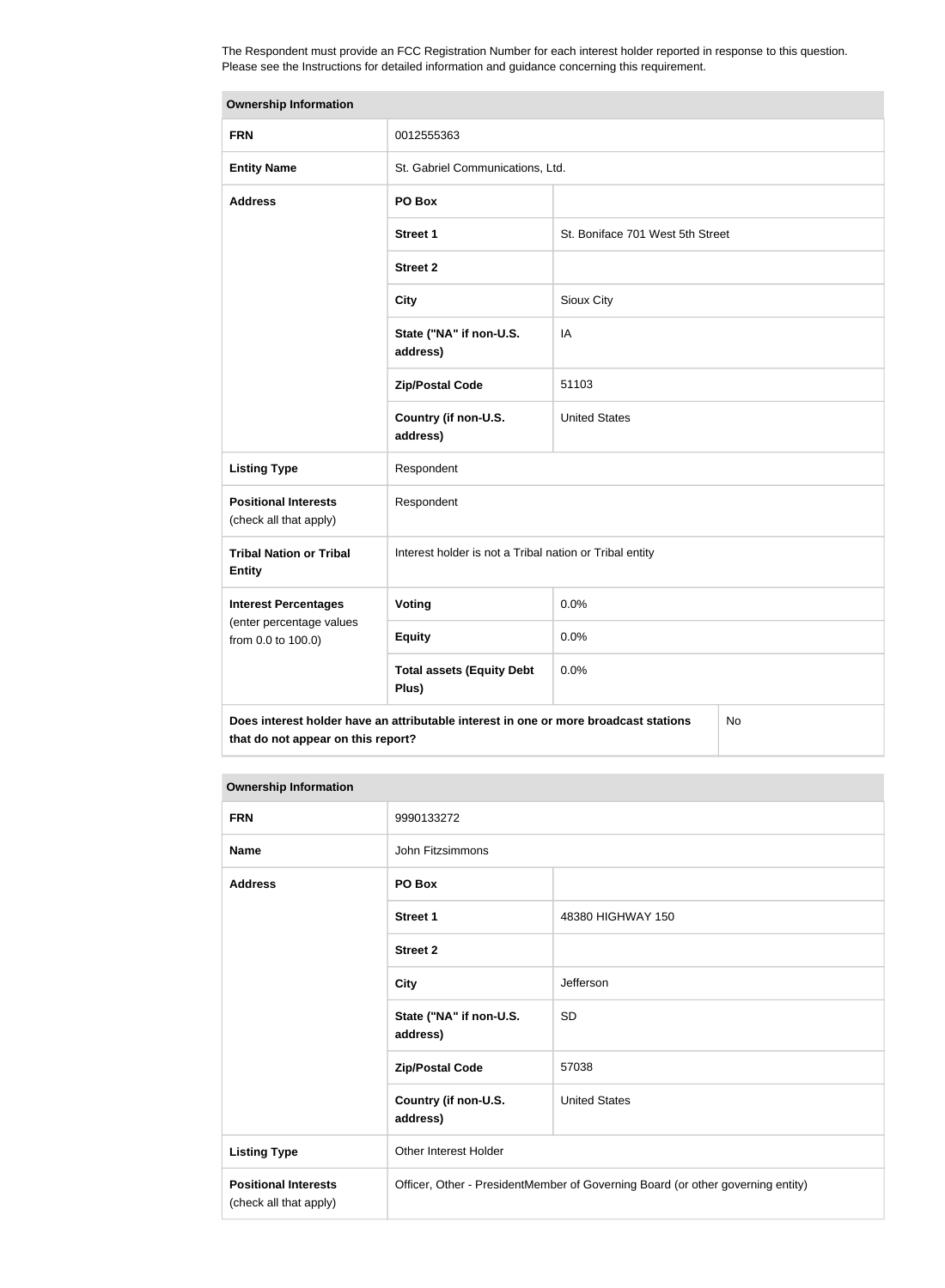| <b>Principal Profession or</b><br><b>Occupation</b>                                               | Insurance Adjustor                        |                        |  |
|---------------------------------------------------------------------------------------------------|-------------------------------------------|------------------------|--|
| By Whom Appointed or<br><b>Elected</b>                                                            | Members of the Board                      |                        |  |
| Citizenship, Gender,                                                                              | <b>Citizenship</b>                        | <b>US</b>              |  |
| <b>Ethnicity, and Race</b><br><b>Information (Natural</b>                                         | Gender                                    | Male                   |  |
| Persons Only)                                                                                     | <b>Ethnicity</b>                          | Not Hispanic or Latino |  |
|                                                                                                   | Race                                      | White                  |  |
| <b>Interest Percentages</b>                                                                       | <b>Voting</b>                             | 16.7%                  |  |
| (enter percentage values<br>from 0.0 to 100.0)                                                    | <b>Equity</b>                             | 0.0%                   |  |
|                                                                                                   | <b>Total assets (Equity Debt</b><br>Plus) | 0.0%                   |  |
| Does interest holder have an attributable interest in one or more broadcast stations<br><b>No</b> |                                           |                        |  |

**Ownership Information**

**that do not appear on this report?**

| <b>FRN</b>                                                | 9990133283                                            |                        |  |
|-----------------------------------------------------------|-------------------------------------------------------|------------------------|--|
| <b>Name</b>                                               | John Wolpert                                          |                        |  |
| <b>Address</b>                                            | PO Box                                                |                        |  |
|                                                           | <b>Street 1</b>                                       | 5422 W 141st Ter       |  |
|                                                           | <b>Street 2</b>                                       |                        |  |
|                                                           | <b>City</b>                                           | Leawood                |  |
|                                                           | State ("NA" if non-U.S.<br>address)                   | KS                     |  |
|                                                           | <b>Zip/Postal Code</b>                                | 66224                  |  |
|                                                           | Country (if non-U.S.<br>address)                      | <b>United States</b>   |  |
| <b>Listing Type</b>                                       | Other Interest Holder                                 |                        |  |
| <b>Positional Interests</b><br>(check all that apply)     | Member of Governing Board (or other governing entity) |                        |  |
| <b>Principal Profession or</b><br><b>Occupation</b>       | <b>Retired Urologist</b>                              |                        |  |
| <b>By Whom Appointed or</b><br><b>Elected</b>             | Members of the Board                                  |                        |  |
| Citizenship, Gender,                                      | Citizenship                                           | US                     |  |
| <b>Ethnicity, and Race</b><br><b>Information (Natural</b> | Gender                                                | Male                   |  |
| Persons Only)                                             | <b>Ethnicity</b>                                      | Not Hispanic or Latino |  |
|                                                           | Race                                                  | White                  |  |
| <b>Interest Percentages</b>                               | <b>Voting</b>                                         | 16.7%                  |  |
| (enter percentage values<br>from 0.0 to 100.0)            | <b>Equity</b>                                         | 0.0%                   |  |
|                                                           |                                                       |                        |  |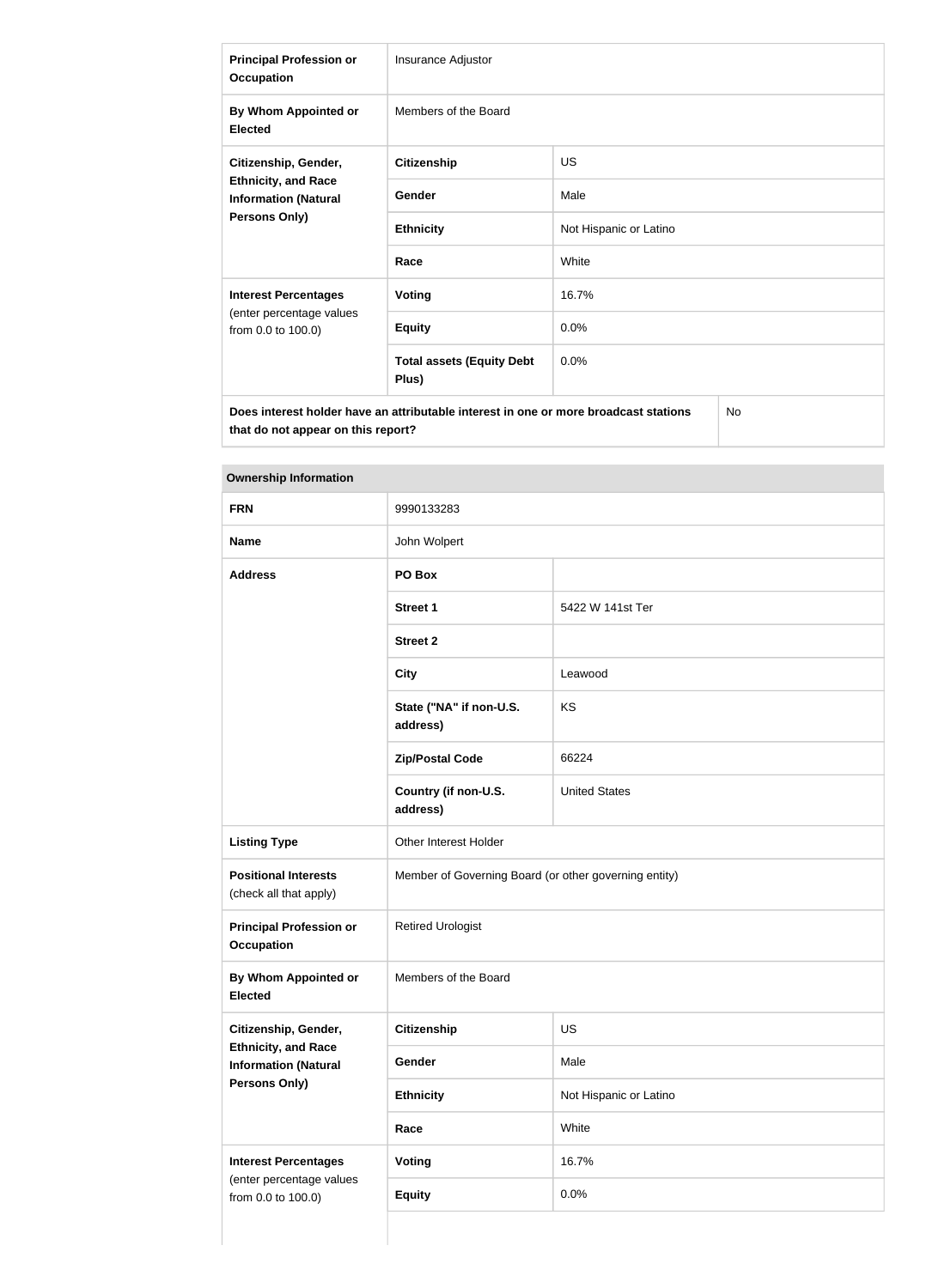| <b>Total assets (Equity Debt</b><br>Plus)                                            | $0.0\%$ |           |
|--------------------------------------------------------------------------------------|---------|-----------|
| Does interest holder have an attributable interest in one or more broadcast stations |         | <b>No</b> |

| that do not appear on this report? |
|------------------------------------|
|------------------------------------|

No

| <b>Ownership Information</b>                                                                                                     |                                                                                           |                        |  |
|----------------------------------------------------------------------------------------------------------------------------------|-------------------------------------------------------------------------------------------|------------------------|--|
| <b>FRN</b>                                                                                                                       | 9990133289                                                                                |                        |  |
| <b>Name</b>                                                                                                                      | Paul Wolpert                                                                              |                        |  |
| <b>Address</b>                                                                                                                   | PO Box                                                                                    |                        |  |
|                                                                                                                                  | <b>Street 1</b>                                                                           | 2309 ST. ANTHONY PLACE |  |
|                                                                                                                                  | <b>Street 2</b>                                                                           |                        |  |
|                                                                                                                                  | <b>City</b>                                                                               | Sioux City             |  |
|                                                                                                                                  | State ("NA" if non-U.S.<br>address)                                                       | IA                     |  |
|                                                                                                                                  | <b>Zip/Postal Code</b>                                                                    | 51108                  |  |
|                                                                                                                                  | Country (if non-U.S.<br>address)                                                          | <b>United States</b>   |  |
| <b>Listing Type</b>                                                                                                              | Other Interest Holder                                                                     |                        |  |
| <b>Positional Interests</b><br>(check all that apply)                                                                            | Officer, Other - Secretary/TreasurerMember of Governing Board (or other governing entity) |                        |  |
| <b>Principal Profession or</b><br><b>Occupation</b>                                                                              | <b>Retired Doctor</b>                                                                     |                        |  |
| <b>By Whom Appointed or</b><br><b>Elected</b>                                                                                    | Members of the Board                                                                      |                        |  |
| Citizenship, Gender,                                                                                                             | <b>Citizenship</b>                                                                        | <b>US</b>              |  |
| <b>Ethnicity, and Race</b><br><b>Information (Natural</b>                                                                        | Gender                                                                                    | Male                   |  |
| Persons Only)                                                                                                                    | <b>Ethnicity</b>                                                                          | Not Hispanic or Latino |  |
|                                                                                                                                  | Race                                                                                      | White                  |  |
| <b>Interest Percentages</b>                                                                                                      | Voting                                                                                    | 16.7%                  |  |
| (enter percentage values<br>from 0.0 to 100.0)                                                                                   | <b>Equity</b>                                                                             | 0.0%                   |  |
|                                                                                                                                  | <b>Total assets (Equity Debt</b><br>Plus)                                                 | 0.0%                   |  |
| Does interest holder have an attributable interest in one or more broadcast stations<br>No<br>that do not appear on this report? |                                                                                           |                        |  |

| <b>Ownership Information</b> |                  |                  |
|------------------------------|------------------|------------------|
| <b>FRN</b>                   | 9990133292       |                  |
| <b>Name</b>                  | Molly Sokolowski |                  |
| <b>Address</b>               | PO Box           |                  |
|                              | <b>Street 1</b>  | 3031 NEBRASKA ST |
|                              | <b>Street 2</b>  |                  |
|                              |                  |                  |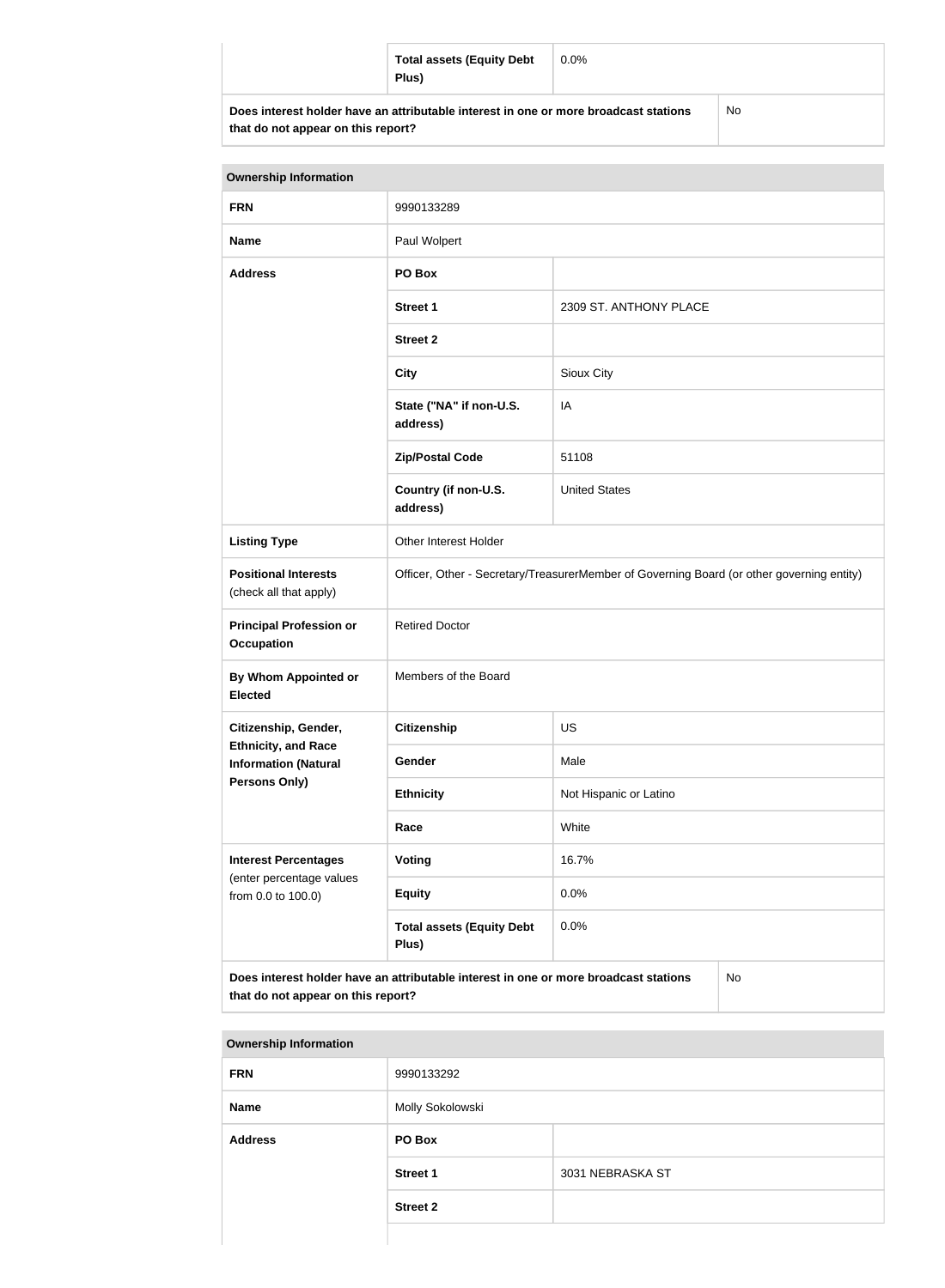|                                                                                                                                  | <b>City</b>                                           | Sioux City             |  |
|----------------------------------------------------------------------------------------------------------------------------------|-------------------------------------------------------|------------------------|--|
|                                                                                                                                  | State ("NA" if non-U.S.<br>address)                   | IA                     |  |
|                                                                                                                                  | <b>Zip/Postal Code</b>                                | 51104                  |  |
|                                                                                                                                  | Country (if non-U.S.<br>address)                      | <b>United States</b>   |  |
| <b>Listing Type</b>                                                                                                              | Other Interest Holder                                 |                        |  |
| <b>Positional Interests</b><br>(check all that apply)                                                                            | Member of Governing Board (or other governing entity) |                        |  |
| <b>Principal Profession or</b><br><b>Occupation</b>                                                                              | <b>Retired Teacher</b>                                |                        |  |
| By Whom Appointed or<br><b>Elected</b>                                                                                           | Members of the Board                                  |                        |  |
| Citizenship, Gender,<br><b>Ethnicity, and Race</b><br><b>Information (Natural</b>                                                | <b>Citizenship</b>                                    | <b>US</b>              |  |
|                                                                                                                                  | Gender                                                | Female                 |  |
| Persons Only)                                                                                                                    | <b>Ethnicity</b>                                      | Not Hispanic or Latino |  |
|                                                                                                                                  | Race                                                  | White                  |  |
| <b>Interest Percentages</b>                                                                                                      | <b>Voting</b>                                         | 16.7%                  |  |
| (enter percentage values<br>from 0.0 to 100.0)                                                                                   | <b>Equity</b>                                         | 0.0%                   |  |
|                                                                                                                                  | <b>Total assets (Equity Debt</b><br>Plus)             | 0.0%                   |  |
| Does interest holder have an attributable interest in one or more broadcast stations<br>No<br>that do not appear on this report? |                                                       |                        |  |

| <b>Ownership Information</b>                          |                                                                                      |                      |
|-------------------------------------------------------|--------------------------------------------------------------------------------------|----------------------|
| <b>FRN</b>                                            | 9990133296                                                                           |                      |
| <b>Name</b>                                           | Joanne Fox                                                                           |                      |
| <b>Address</b>                                        | PO Box                                                                               |                      |
|                                                       | <b>Street 1</b>                                                                      | 32281 HICKORY AVE    |
|                                                       | <b>Street 2</b>                                                                      |                      |
|                                                       | <b>City</b>                                                                          | Sioux City           |
|                                                       | State ("NA" if non-U.S.<br>address)                                                  | IA                   |
|                                                       | <b>Zip/Postal Code</b>                                                               | 51108                |
|                                                       | Country (if non-U.S.<br>address)                                                     | <b>United States</b> |
| <b>Listing Type</b>                                   | Other Interest Holder                                                                |                      |
| <b>Positional Interests</b><br>(check all that apply) | Officer, Other - Vice PresidentMember of Governing Board (or other governing entity) |                      |
| <b>Principal Profession or</b><br><b>Occupation</b>   | Newspaper Editor                                                                     |                      |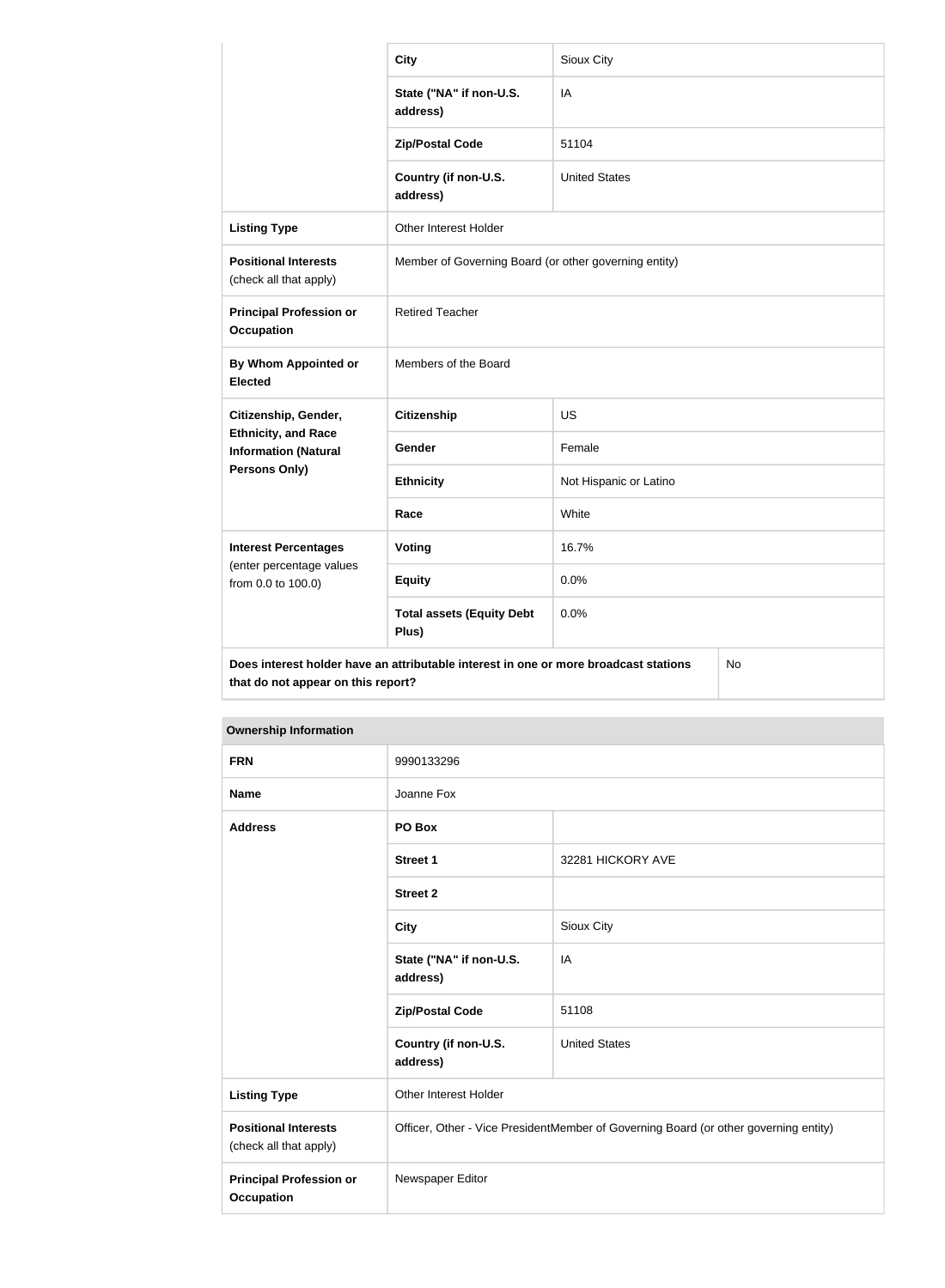| By Whom Appointed or<br><b>Elected</b>                                                                    | Members of the Board                      |                        |
|-----------------------------------------------------------------------------------------------------------|-------------------------------------------|------------------------|
| Citizenship, Gender,<br><b>Ethnicity, and Race</b><br><b>Information (Natural</b><br><b>Persons Only)</b> | <b>Citizenship</b>                        | <b>US</b>              |
|                                                                                                           | <b>Gender</b>                             | Female                 |
|                                                                                                           | <b>Ethnicity</b>                          | Not Hispanic or Latino |
|                                                                                                           | Race                                      | White                  |
| <b>Interest Percentages</b><br>(enter percentage values<br>from 0.0 to 100.0)                             | Voting                                    | 16.7%                  |
|                                                                                                           | <b>Equity</b>                             | $0.0\%$                |
|                                                                                                           | <b>Total assets (Equity Debt</b><br>Plus) | $0.0\%$                |
| Does interest holder have an attributable interest in one or more broadcast stations<br><b>No</b>         |                                           |                        |

| <b>Ownership Information</b>                                                                       |                                                         |                        |  |
|----------------------------------------------------------------------------------------------------|---------------------------------------------------------|------------------------|--|
| <b>FRN</b>                                                                                         | 9990133539                                              |                        |  |
| <b>Name</b>                                                                                        | Ann Reed                                                |                        |  |
| <b>Address</b>                                                                                     | PO Box                                                  |                        |  |
|                                                                                                    | <b>Street 1</b>                                         | 701 W. 5th St          |  |
|                                                                                                    | <b>Street 2</b>                                         |                        |  |
|                                                                                                    | <b>City</b>                                             | Sioux City             |  |
|                                                                                                    | State ("NA" if non-U.S.<br>address)                     | IA                     |  |
|                                                                                                    | <b>Zip/Postal Code</b>                                  | 51103                  |  |
|                                                                                                    | Country (if non-U.S.<br>address)                        | <b>United States</b>   |  |
| <b>Listing Type</b>                                                                                | Other Interest Holder                                   |                        |  |
| <b>Positional Interests</b><br>(check all that apply)                                              | Officer, Other - Program Director / Executive Secretary |                        |  |
| <b>Principal Profession or</b><br><b>Occupation</b>                                                | <b>Broadcast Management</b>                             |                        |  |
| <b>By Whom Appointed or</b><br><b>Elected</b>                                                      | Members of the Board                                    |                        |  |
| Citizenship, Gender,<br><b>Ethnicity, and Race</b><br><b>Information (Natural</b><br>Persons Only) | <b>Citizenship</b>                                      | <b>US</b>              |  |
|                                                                                                    | Gender                                                  | Female                 |  |
|                                                                                                    | <b>Ethnicity</b>                                        | Not Hispanic or Latino |  |
|                                                                                                    | Race                                                    | White                  |  |
| <b>Interest Percentages</b>                                                                        | Voting                                                  | 16.7%                  |  |
| (enter percentage values<br>from 0.0 to 100.0)                                                     | <b>Equity</b>                                           | 0.0%                   |  |
|                                                                                                    | <b>Total assets (Equity Debt</b><br>Plus)               | 0.0%                   |  |

# **Tara**

**that do not appear on this report?**